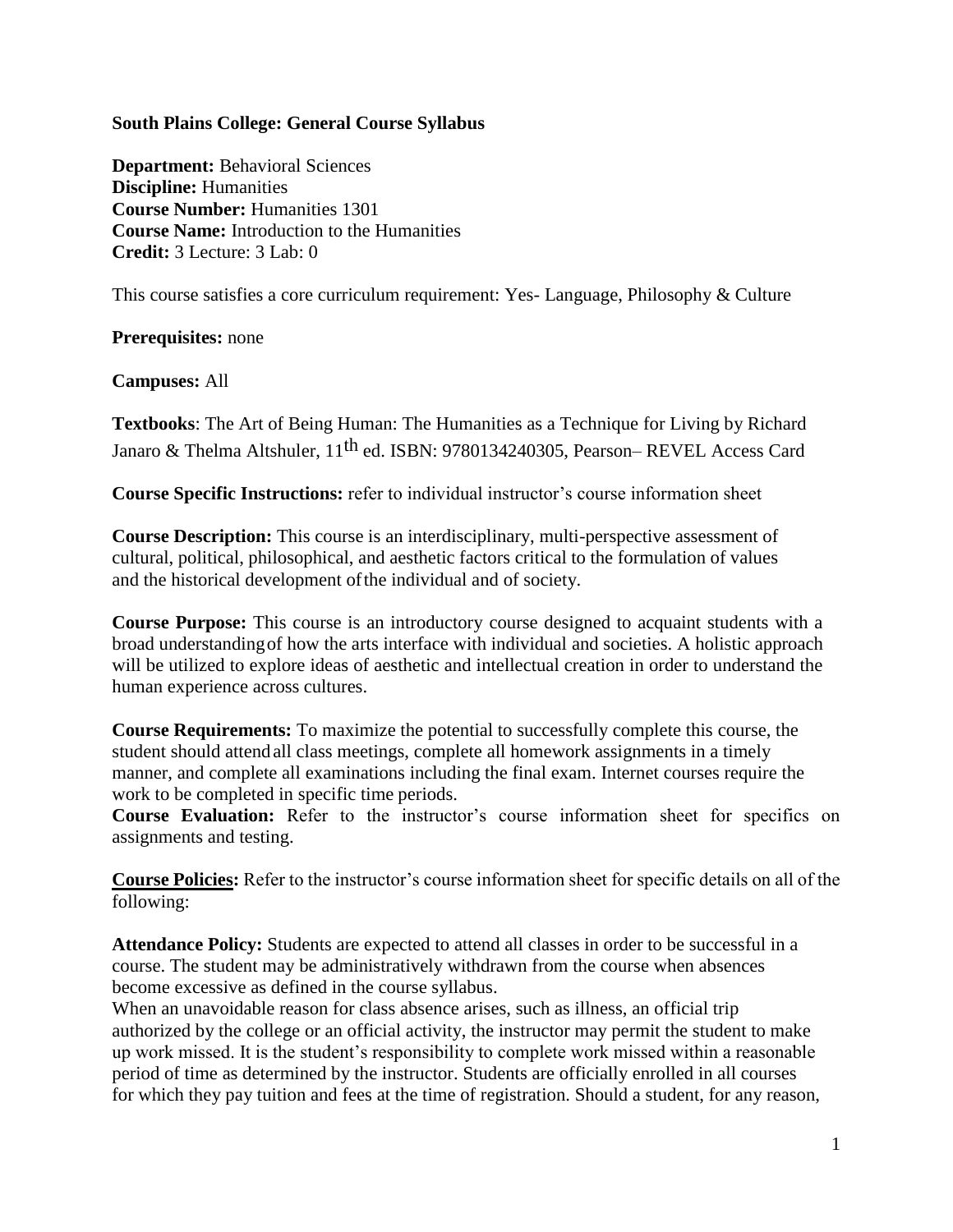delay in reporting to a class after official enrollment, absences will be attributed to the student from the first class meeting.

Students who enroll in a course but have "Never Attended" by the official census date, as reported by the faculty member, will be administratively dropped by the Office of Admissions and Records. A student who does not meet the attendance requirements of a class as stated in the course syllabus and does not officially withdraw from that course by the official census date of the semester, may be administratively withdrawn from that course and receive a grade of "X" or "F" as determined by the instructor. Instructors are responsible for clearly stating their administrative drop policy in the course syllabus, and it is the student's responsibility to be aware of that policy.

It is the student's responsibility to verify administrative drops for excessive absences through MySPC using his or her student online account. If it is determined that a student is awarded financial aid for a class or classes in which the student never attended or participated, the financial aid award will be adjusted in accordance with the classes in which the student did attend/participate and the student will owe any balance resulting from the adjustment.

**Academic Integrity:** The attempt of any student to present as his or her own any work which he or she has not honestly performed is regarded by the faculty and administration as a most serious offense and renders the offender liable to serious consequences, possibly suspension. This policy relates to all forms of cheating and plagiarism. See Instructor's Course Information for additions to the academic integrity policy.

**Student Conduct:** A high standard of conduct is expected of all students. Students are subject to federal, state and local laws, as well as South Plains College rules and regulations. Any student who fails to perform according to expected standards may be asked to withdraw. Failure to comply with lawful direction of a classroom teacher relative to maintaining good order is considered misconduct on the part of the student. Repeated violations of disrupting a class may result in the student being dropped from that course (See Catalog/Student Guide for full policy). See Instructor's Course Information for additional policies related to student conduct.

**Appeal Process**: The process of appeal is outlined in the college catalog. Basically you would need to talk to the instructor, the department chair, and then the dean if the problem is not resolved. Be sure to always start with your instructor.

**Diversity Statement**: In this class, the teacher will establish and support an environment that values and nurtures individual and group differences and encourages engagement and interaction. Understanding and respecting multiple experiences and perspectives will serve to challenge and stimulate all of us to learn about others, about the larger world and about ourselves. By promoting diversity and intellectual exchange, we will not only mirror society as it is, but also model society as it should and can be.

**Disabilities Statement**: Any students who, because of a disability, may require special arrangements in order to meet the course requirements should contact the instructor as soon as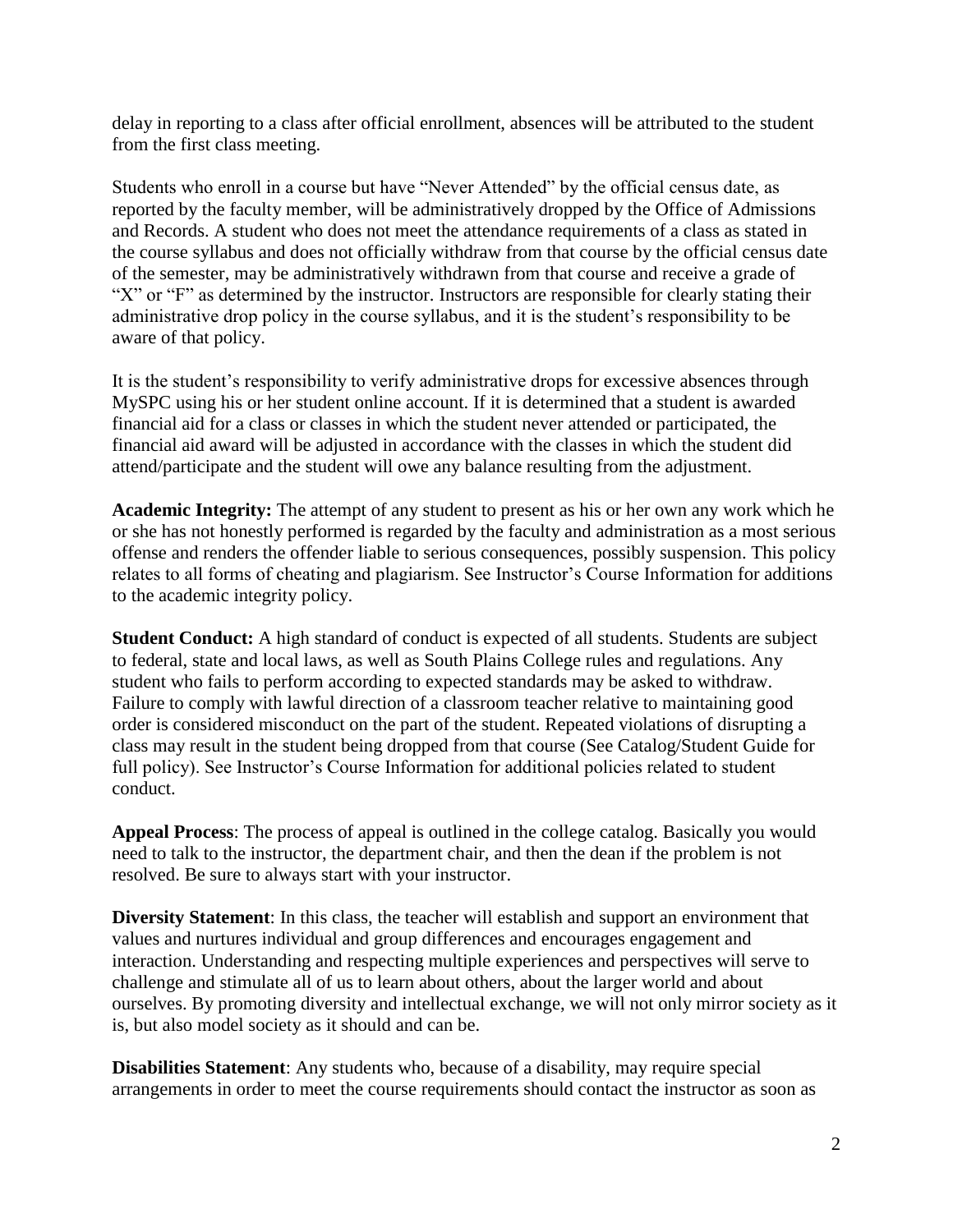possible to make and necessary arrangements. Students must present appropriate verification from the SPC Disability Service Office during the instructor's office hours. Please note that instructors are not allowed to provide classroom accommodations until appropriate verification from the SPC Disability Service Office has been provided. For more information, you may contact the Disability Services Office (located in the Health & Wellness Center) at 806-716-2529 or visit [http://www.southplainscollege.edu/health/disabilityservices.php.](http://www.southplainscollege.edu/health/disabilityservices.php)

**Equal Opportunity, Harassment, and Non-Discrimination Statement**: South Plains College does not discriminate on the basis of race, color, national origin, sex, disability or age in its programs and activities. The following person has been designated to handle inquiries regarding the non-discrimination policies: Vice President for Student Affairs, South Plains College, 1401 College Avenue, Box 5, Levelland, TX 79336. Phone number 806-716-2360.

South Plains College is dedicated to providing a safe and equitable learning environment for all students. Discrimination, sexual assault, and harassment are not tolerated by the college. The Health and Wellness Center offers confidential support (806-716-2529) and Voice of Hope has a 24-hour hotline (806-763-7273). You are encouraged to report any incidents online at [http://www.southplainscollege.edu/about/campussafety/complaints.php.](http://www.southplainscollege.edu/about/campussafety/complaints.php)

**Title IX Pregnancy Accommodations Statement**: If you are pregnant, or have given birth been within six months, under Title IX you have a right to reasonable accommodations to help continue your education. Students who wish to request accommodations must contact the Health and Wellness Center at 806-716-2529 to initiate the process.

**Campus Concealed Carry Statement**: Texas Senate Bill - 11 (Government Code 411.2031, et al.) authorizes the carrying of a concealed handgun in South Plains College buildings only by persons who have been issued and are in possession of a Texas License to Carry a Handgun. Qualified law enforcement officers or those who are otherwise authorized to carry a concealed handgun in the State of Texas are also permitted to do so. Pursuant to Penal Code (PC) 46.035 and South Plains College policy, license holders may not carry a concealed handgun in restricted locations. For a list of locations and Frequently Asked Questions, please refer to the Campus Carry page at [https://www.southplainscollege.edu/campuscarry.php](http://www.southplainscollege.edu/campuscarry.php)

Pursuant to PC 46.035, the open carrying of handguns is prohibited on all South Plains College campuses. Report violations to the College Police Department at 806-716-2396 or 9-1-1.

**Student Learning Outcomes/Competencies:** Students who have successfully completed this course will be expected to:

- Demonstrate awareness of the scope and variety of works in the arts and humanities.
- Articulate how these works express the values of the individual and society within an historical and social context.
- Articulate an informed personal response and critically analyze works in the arts and humanities.
- Demonstrate knowledge and understanding of the influence of literature, philosophy, and the arts on cultural experiences.
- Demonstrate an awareness of the creative process and why humans create.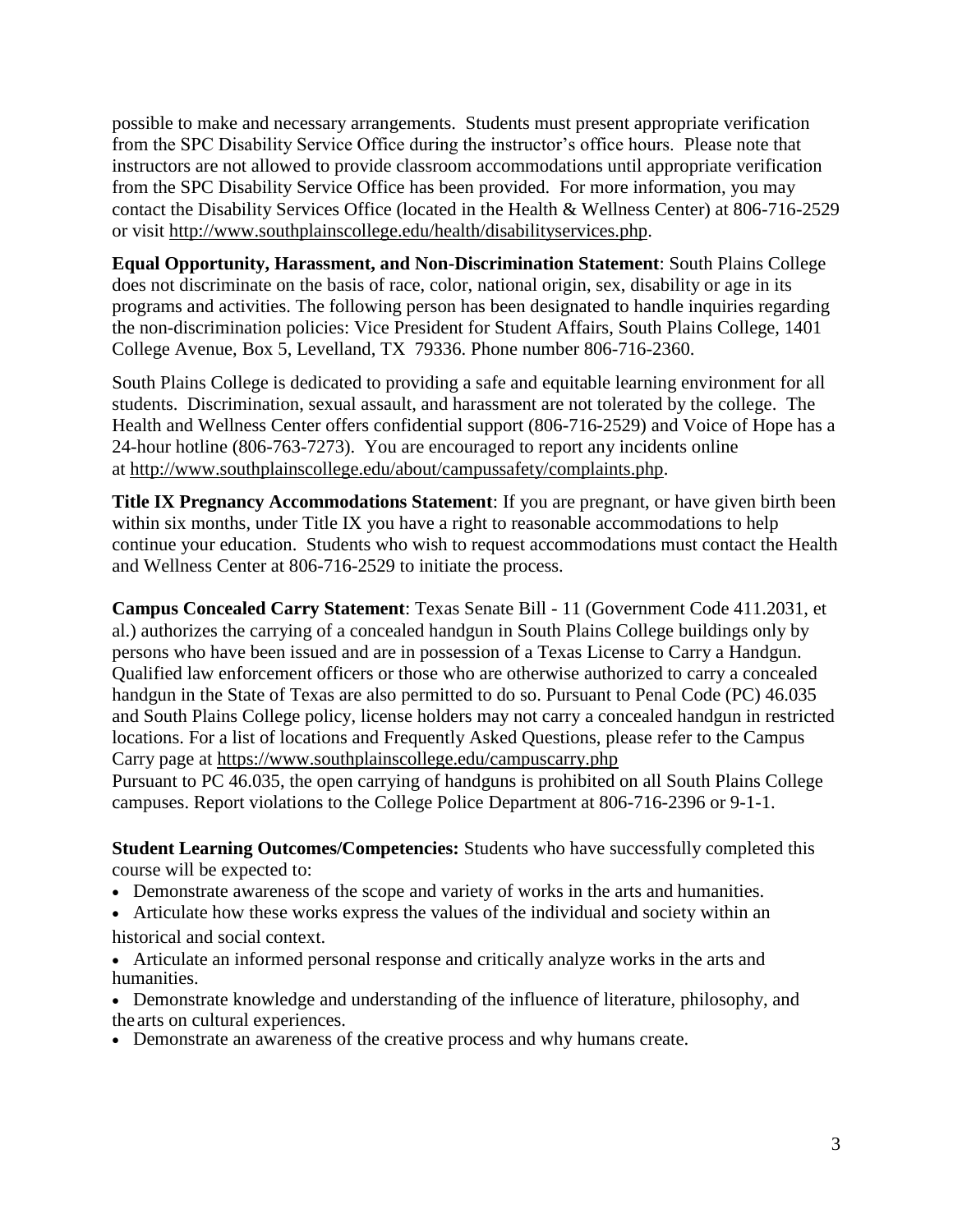**Core Objectives addressed**:

• **Communication skills**- to include effective written, oral and visual communication.

• **Critical thinking skills**- to include creative thinking, innovation, inquiry and analysis, evaluation and synthesis of information.

• **Social Responsibility**- to include the demonstrated intercultural knowledge and competence, knowledgeof civic responsibility, and the ability to engage effectively in regional, national and global communities.

• **Personal Responsibility** – to include the ability to connect choices, actions, and consequences to ethical decision-making.

 $> <0><0><0><0><0><0><0><0><0><0><0><0><0><0>$ 

# **Introduction to the Humanities – Course Information**

| <b>COURSE TITLE:</b> | Introduction to the Humanities, HUMA 1301-271                           |  |  |
|----------------------|-------------------------------------------------------------------------|--|--|
| <b>INSTRUCTOR:</b>   | Serena Mangano, MA                                                      |  |  |
| <b>CLASS TIME:</b>   | Monday and Wednesday, $1:00 \text{ pm} - 2:15 \text{ pm}$               |  |  |
| <b>CLASSROOM:</b>    | Lubbock Center 128                                                      |  |  |
| <b>OFFICE HOURS:</b> | Right before and after class, and by appointment                        |  |  |
| <b>E-MAIL:</b>       | smangano@southplainscollege.edu                                         |  |  |
| <b>TEXTBOOK:</b>     | The Art of Being Human: The Humanities as a Technique for               |  |  |
|                      | Living by Richard Janaro & Thelma Altshuler, 11 <sup>th</sup> ed. ISBN: |  |  |
|                      | 9780134240305, Pearson-REVEL Access Card                                |  |  |

## *Course Policies*

#### **Grading**

Your final grade will be calculated based on the following points:

A= 900-1000; B = 800-899; C = 700-799; D = 600-699; F =  $\leq$  599

#### **Grade opportunities**

| Units covered: 1-8, 10-12, 14-16    |               |                     |                      |                  |  |  |
|-------------------------------------|---------------|---------------------|----------------------|------------------|--|--|
| <b>Chapter assignments</b>          | <b>Points</b> | <b>Total points</b> | Drop/Grace?          | After drop/grace |  |  |
| 14                                  | $30*14$       | 420                 | no.                  | 420              |  |  |
| <b>Exams</b>                        | <b>Points</b> | <b>Total points</b> | <b>Drop/Grace?</b>   | After drop/grace |  |  |
|                                     | $85*3$        | 255                 | no                   | 255              |  |  |
| <b>Final Project</b>                | <b>Points</b> | <b>Total points</b> | Drop/Grace?          | After drop/grace |  |  |
|                                     | $200*1$       | 200                 | no                   | 200              |  |  |
| <b>Attendance and Participation</b> | <b>Points</b> | <b>Total points</b> | Drop/Grace?          | After drop/grace |  |  |
| 28 class meetings                   | $5*28$        | 140                 | 3 unexcused absences | 125              |  |  |
|                                     |               |                     | Tot.                 | <b>1000</b>      |  |  |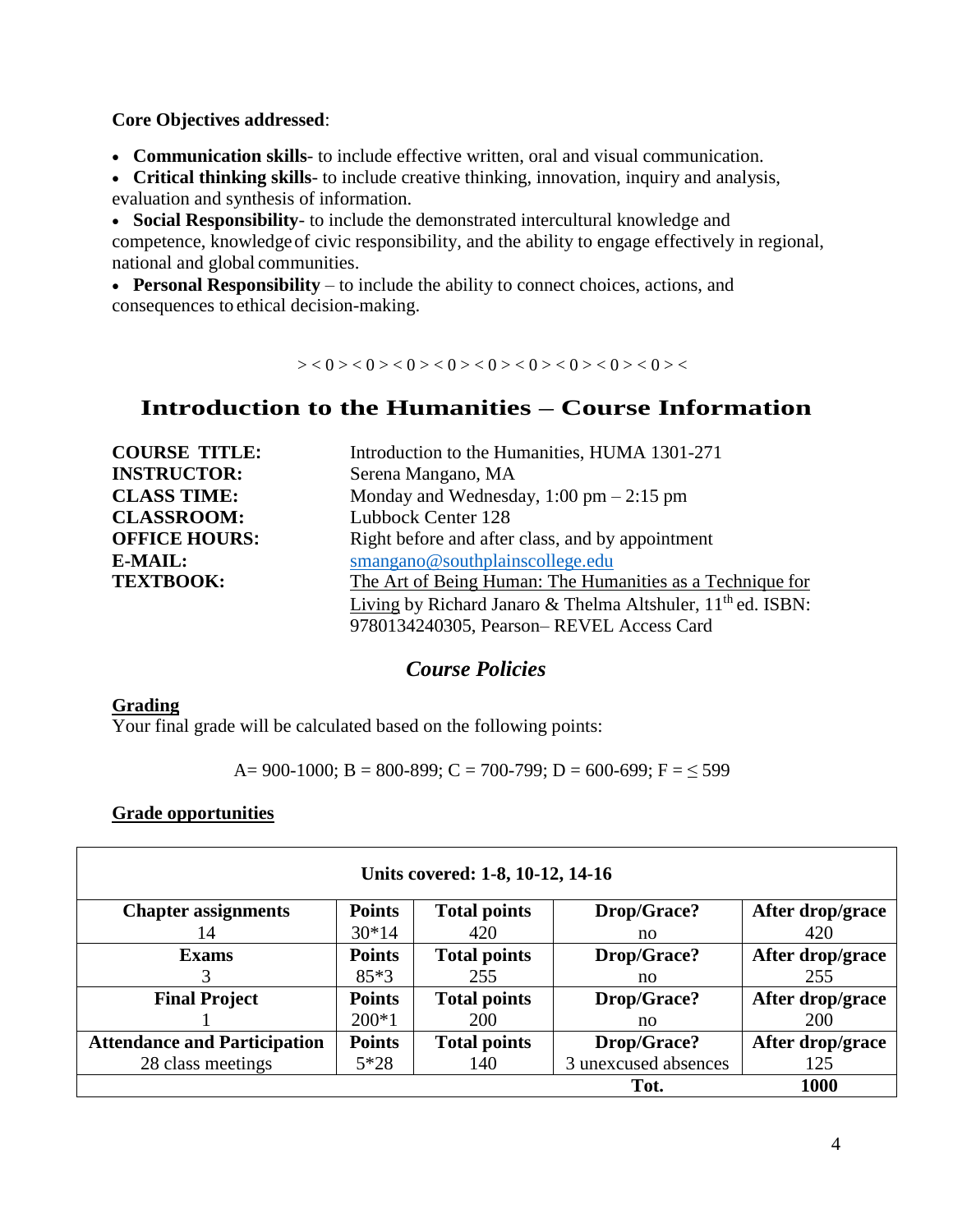### **Chapter Assignments**

Chapter assignments consist in reading the chapter and completing the chapter quiz at the end. Module quizzes and short writings are not required nor graded, but are encouraged for your personal growth. All assignments open the first day of class and can be taken as many times as you want to get a perfect score. Therefore, I will not drop any of them. Quizzes are open book, open note multiple choice questions. All quizzes are due at 11:59 pm of the due date. For due dates, please see the tentative schedule at the end of this document.

IMPORTANT: **Once a quiz due date has passed, I will not re-open the quiz.** Manage your time wisely to make sure that you have plenty of time to work through any technical difficulties that may occur. IT IS YOUR RESPONSIBILITY TO BECOME COMPETENT WITH BLACKBOARD AND THE REVEL QUIZZES AND CONTENT. Do not put off accessing these quizzes until last minute due to the normal challenges that technology can present. More information regarding REVEL will be located under the REVEL tab on Blackboard to help you with common issues.

#### **Exams**

You will have three exams that will mainly consist of multiple choice questions, and a few short answers.

#### **Make-up exams**

If you are not able to attend a scheduled exam for any reason, you must notify me **prior to the scheduled test date** in order to schedule a make-up exam that will typically take place before the time of the scheduled exam for the rest of the class. I only grant make-up exams in extreme cases. If you have an emergency, you must contact me by e-mail on the **same day** of the exam and **provide documentation of the major emergency** if you expect any opportunity to make up the exam. **I reserve the right to deny a make-up exam to any student in order to maintain fairness to other students** and in order to maintain the class schedule**.** If I choose to allow a make-up exam based on the provided documentation of a major emergency, it must be taken **prior to the next class period.** Without documentation of a major emergency, you will not have the opportunity to make-up the exam. In order to maintain fairness to all students, your make up exam may not be the same exam administered to the rest of the class. If you simply show up to the next class period after missing an exam without making considerable efforts to contact me by email on the date of the missed exam, you will most certainly be denied a make- up exam regardless of your circumstances.

#### **Final project:**

The final project will take place on Dec. 11, which is the day of the final exam scheduled for our class time. The project, consisting in a group activity, will require you to work outside the classroom exploring elements of this course, and it will consist in the presentation to the class of the project of your choice. I will provide a list of options in the Final Project folder on Blackboard, where you will also see the rubric I will use to evaluate your work. You can decide the classmates with whom to work, although I reserve the right to make changes, should they be necessary. You can use any method of presentation that you prefer, but by the due date indicated in the tentative schedule you must submit your draft on Blackboard for my feedback and comments. If you do not submit your draft for feedback, or if you submit it past the due date, the point deduction for the whole group is drastic: you will lose 100 points (half the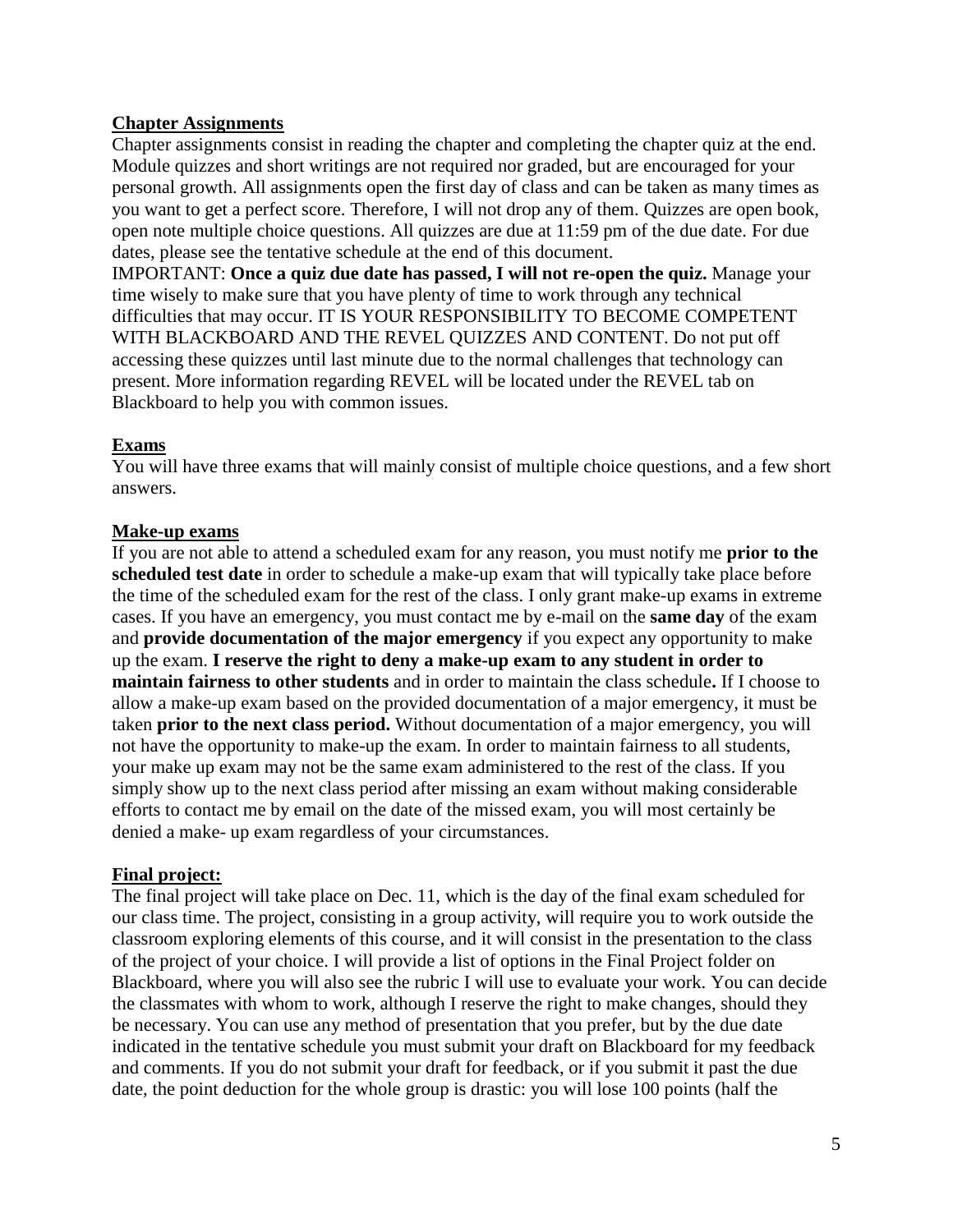assignment!). Please respect your classmates and plan accordingly.

## **Attendance and Participation:**

I will take attendance daily. If you have 4 or more unexcused absences, I may be forced to drop you from this course. Absences are excused only after I have seen some form of documentation, and that documentation must be presented by the beginning of the next class that you attend. I maintain the right to decide whether an absence is marked as "excused" or "unexcused" based on your documentation, the reason for your absence, your communication with me, and fairness to other students.

You will earn 5 points each class you attend and participate in. Participation consists in being engaged in class discussions and activities. Participation Exercises will be presented spontaneously during class as a means of reinforcing assigned reading, encouraging class participation, and applying the concepts we are learning. These exercises will not appear on the schedule, and they may take many forms including traditional quizzes, homework assignments, group projects, and even in-class participation tasks.

You are allowed up to three unexcused absences without penalty.

## **Academic Integrity:**

As stated in your college catalog, "Offering the work of another as one's own, without proper acknowledgement, is plagiarism…" Students found guilty of plagiarism could fail or receive a zero on the work in question forthe first offense and could be droppedfromthe course shoulda secondoffenseoccur. Cuttingandpastinginformationdirectly fromwebsites without citing yoursource also constitutes plagiarism. **I will check yourpaper for plagiarism ifIsuspectit has occurred.** IfI determine that you are cheating on any phase of your course work,Iwill take action that could include giving you a "zero" on the course work or even possible dismissal from the course. Check out the following resources for more informationonplagiarismandhowtoavoidit:

<http://www3.southplainscollege.edu/plagiarism/> or [http://tlt.its.psu.edu/plagiarism/tutorial.](http://tlt.its.psu.edu/plagiarism/tutorial)

## **ADA Statement/Accommodations:**

Reference the common course syllabus at the beginning of this document OR follow this link for more information: [Accommodations/Disability Office/Special](http://southplainscollege.edu/information-for/future-spc-students/special-services.php) Services OR paste this URL in your browser <http://southplainscollege.edu/information-for/future-spc-students/special-services.php>

## **ACCESSIBILITY:**

Here are links to Accessibility information for the technologies that may be used for this class.

[Adobe Accessibility:](http://www.adobe.com/accessibility.html) <https://www.adobe.com/accessibility.html>

[Adobe Reader Accessibility:](http://www.adobe.com/accessibility/products/acrobat.html) <http://www.adobe.com/accessibility/products/acrobat.html>

[Blackboard Accessibility:](http://www.blackboard.com/platforms/learn/resources/accessibility.aspx) <http://www.blackboard.com/platforms/learn/resources/accessibility.aspx> [Jing Accessibility:](https://www.techsmith.com/accessibility.html)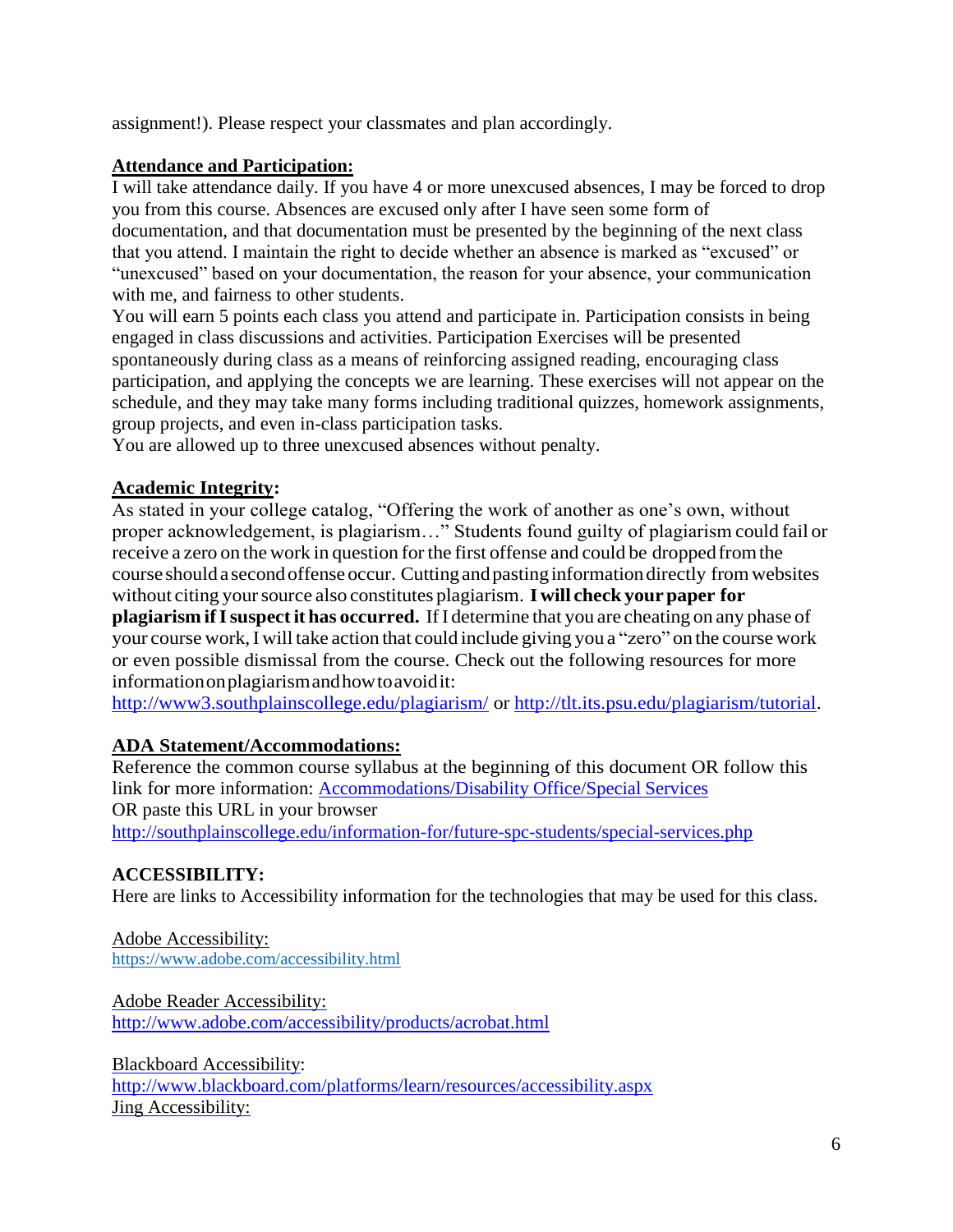<https://www.techsmith.com/accessibility.html> [Microsoft Office Accessibility:](http://www.microsoft.com/enable/default.aspx) <http://www.microsoft.com/enable/default.aspx>

[Pearson REVEL Accessibility:](https://www.pearsonhighered.com/revel/accessibility/index.html) <https://www.pearsonhighered.com/revel/accessibility/index.html>

[YouTube Accessibility:](file:///C:/Users/seren/Desktop/YouTube%20Accessibility) <https://support.google.com/youtube/answer/189278?hl=en>

**Thank You Note:** I consider it an honor that you have chosen to be in my course, and I want to thank you in advance forthe time and hard work that you will put into thislearning experience. One of the keysto being successful in college istomaintain communication with yourinstructor. Feel free to e-mail and come talk to me if I can help you be successful in this course. I hope that your grade in this course will reflect the effort you put in it.

## *SOUTH PLAINS COLLEGE IMPROVES EACH STUDENT'S LIFE*

I will inform you of any changes that may become necessary:

| <b>Date</b> | Day | <b>Task</b>                    | What's due?             |
|-------------|-----|--------------------------------|-------------------------|
| Aug. 26     | M   | Syllabus, Presentations, Ch. 1 |                         |
| Aug. 28     | W   | Chs. 1 and $2$                 |                         |
| Sep. $2$    | M   | Labor Day - Holiday            |                         |
| Sep. 4      | W   | $Ch. 2$ and 3                  | Assignment chs. 1 and 2 |
| Sep. 9      | M   | Ch.3                           |                         |
| Sep. 11     | W   | Ch.4                           |                         |
| Sep. 16     | M   | Ch.4                           |                         |
| Sep. 18     | W   | Ch. 5                          | Assignment chs. 3 and 4 |
| Sep. 23     | M   | Ch. 5                          |                         |
| Sep. 25     | W   | <b>EXAM1</b>                   |                         |
| Sep. 30     | M   | Ch. 6                          |                         |
| Oct. 2      | W   | Ch. 6                          | Assignment chs. 5 and 6 |
| Oct. $7$    | M   | Ch.7                           |                         |
| Oct. 9      | W   | Ch.8                           |                         |
| Oct. 14     | M   | Ch. 10                         |                         |
| Oct. 16     | W   | Ch. 10                         | Assignment chs. 7 and 8 |
| Oct. 21     | M   | Ch. 11                         |                         |